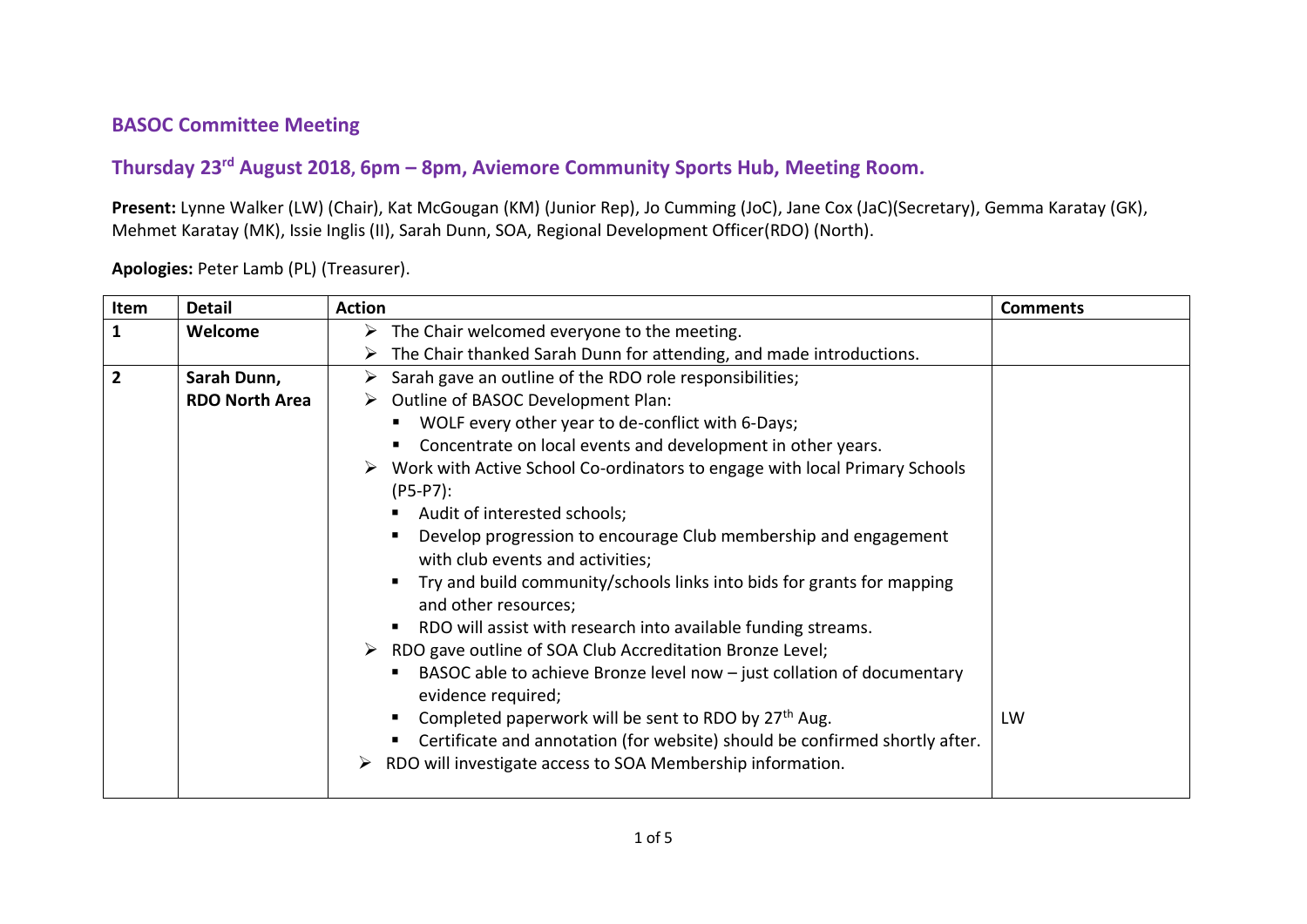| Item                    | <b>Detail</b>          | <b>Action</b>                                                                                                                                   | <b>Comments</b> |
|-------------------------|------------------------|-------------------------------------------------------------------------------------------------------------------------------------------------|-----------------|
| $\overline{\mathbf{3}}$ | <b>Matters arising</b> | $\triangleright$ Nothing to report.                                                                                                             |                 |
|                         | from previous          |                                                                                                                                                 |                 |
|                         | minutes                |                                                                                                                                                 |                 |
| 4                       | <b>BASOC Training</b>  | $\triangleright$ 8 Club members attended the Coaching Foundation Course in May/June;                                                            |                 |
|                         |                        | The Committee would like to thank BSSC for their grant towards the cost                                                                         |                 |
|                         |                        | of the Course.                                                                                                                                  |                 |
|                         |                        | BASOC website is up-to-date until the end of Day-O.                                                                                             |                 |
|                         |                        | $\triangleright$ Dark-O will start in October;                                                                                                  |                 |
|                         |                        | Hilary is programming;                                                                                                                          |                 |
|                         |                        | • Volunteers for slots to contact Hilary.                                                                                                       |                 |
| 5                       | <b>BASOC Events</b>    | 23 <sup>rd</sup> September: WOLF light = SOL;<br>➤                                                                                              |                 |
|                         |                        | Organisation and planning is well in hand;                                                                                                      |                 |
|                         |                        | Coaching Day (Sat 22 <sup>nd</sup> Sep) Inshriach (far) North, is organised and will use<br>the same controls as the previous Tuesday training. |                 |
|                         |                        | Northern Night Cup (NNC) 2018/19                                                                                                                |                 |
|                         |                        | Johannes Petersen is organising;                                                                                                                |                 |
|                         |                        | Proposed dates/organisers:                                                                                                                      |                 |
|                         |                        | Mon $12th$ Nov – Vizioneering – Inverness City (INVOC);<br>$\circ$                                                                              |                 |
|                         |                        | $\circ$ Weds 5 <sup>th</sup> Dec - Craig Leach (INVOC);                                                                                         |                 |
|                         |                        | Weds 12 <sup>th</sup> Dec - Nethy Bridge (BASOC);                                                                                               |                 |
|                         |                        | • Planners - Izzy & Kat.                                                                                                                        |                 |
|                         |                        | $\circ$ Weds 19 <sup>th</sup> Dec - Roseisle North (MOR);                                                                                       |                 |
|                         |                        | Weds 9th Jan - Anagach East & Heathfield;                                                                                                       |                 |
|                         |                        | • Planner - James Tullie.                                                                                                                       |                 |
|                         |                        | $\circ$ Weds 16 <sup>th</sup> Jan - Littlemill (INVOC);                                                                                         |                 |
|                         |                        | $\circ$ Weds 23 <sup>rd</sup> Jan - Forres Golf Club, or Findhorn.                                                                              |                 |
|                         |                        | Only Medium and Long Courses will count for League points;                                                                                      |                 |
|                         |                        | Optional, non-league, short course if area is suitable.                                                                                         |                 |
|                         |                        |                                                                                                                                                 |                 |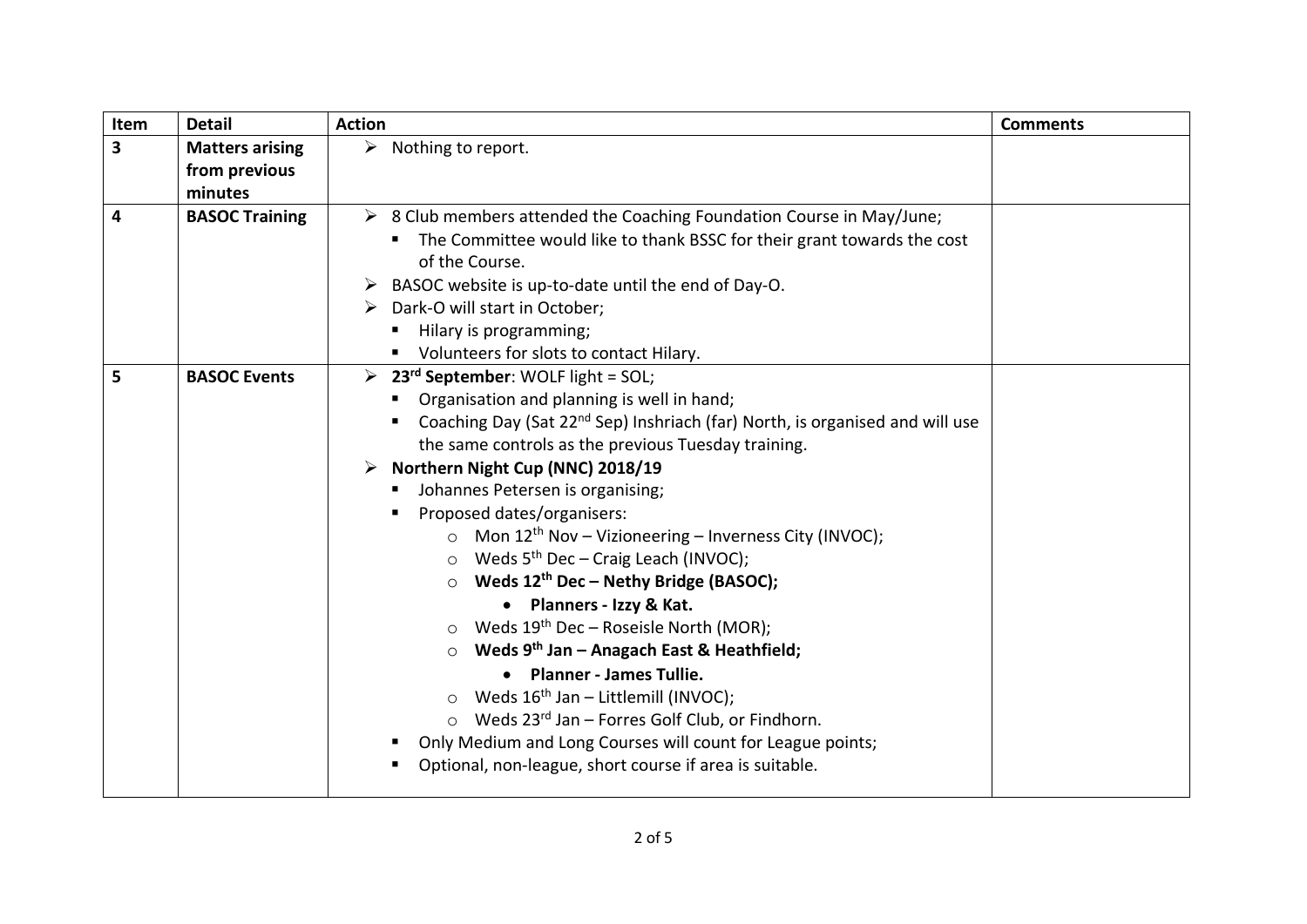| Item           | <b>Detail</b>        | <b>Action</b>                                                                                              | <b>Comments</b> |
|----------------|----------------------|------------------------------------------------------------------------------------------------------------|-----------------|
| 5 <sup>1</sup> | <b>BASOC Events</b>  | $\triangleright$ Scottish 6-Days, Strathearn 2019:                                                         |                 |
| (contd)        | (contd)              | BASOC has Day 3 - Dundurn;                                                                                 |                 |
|                |                      | Jo Cumming has volunteered to organise;                                                                    |                 |
|                |                      | Planner is Duncan Francis.                                                                                 |                 |
|                |                      | <b>WOLF 2020:</b>                                                                                          |                 |
|                |                      | Fixture Secretary's Meeting in mid-October;                                                                |                 |
|                |                      | LW liaising over suitable (available) dates.                                                               | LW              |
|                |                      | > 2021: Scottish 6-Days - pending.                                                                         |                 |
|                |                      | > BASOC Winter Events: Waiting on response from INVOC & MOR to de-conflict<br>dates.                       |                 |
| 6              | <b>BASOC Juniors</b> | BASOC Juniors took part in the Moray & Highland Junior Champs, and the<br>Jamie Stevenson Trophy, in June. |                 |
|                |                      | Three juniors (Kat, Izzy & Anna) went on the ScotJOS Summer Camp to<br>➤                                   |                 |
|                |                      | Gotland, Sweden. See Kat's report on the website.                                                          |                 |
|                |                      | Anna was selected for the JROS Summer Camp at Lagganlia (see report on<br>website).                        |                 |
|                |                      | Kat went to the Lakes 5-Days (see report on website).                                                      |                 |
|                |                      | > Scottish Junior Inter-Area - 27/28 <sup>th</sup> October: Forres & Roseisle;                             |                 |
|                |                      | Organiser required for North Area Relay Team - contact Jenny Hall<br>(INVOC) if interested;                |                 |
|                |                      | Kat will co-ord the BASOC junior entries.<br>$\blacksquare$                                                | KM              |
| 7              | <b>Finance</b>       | Update from the Treasurer:<br>➤                                                                            |                 |
|                |                      | "All the outstanding mapping invoices have been paid and the finances                                      |                 |
|                |                      | are healthy. Once we see how the WOLF goes financially, we will have a                                     |                 |
|                |                      | better idea of what resources will be available for the next couple of<br>years."                          |                 |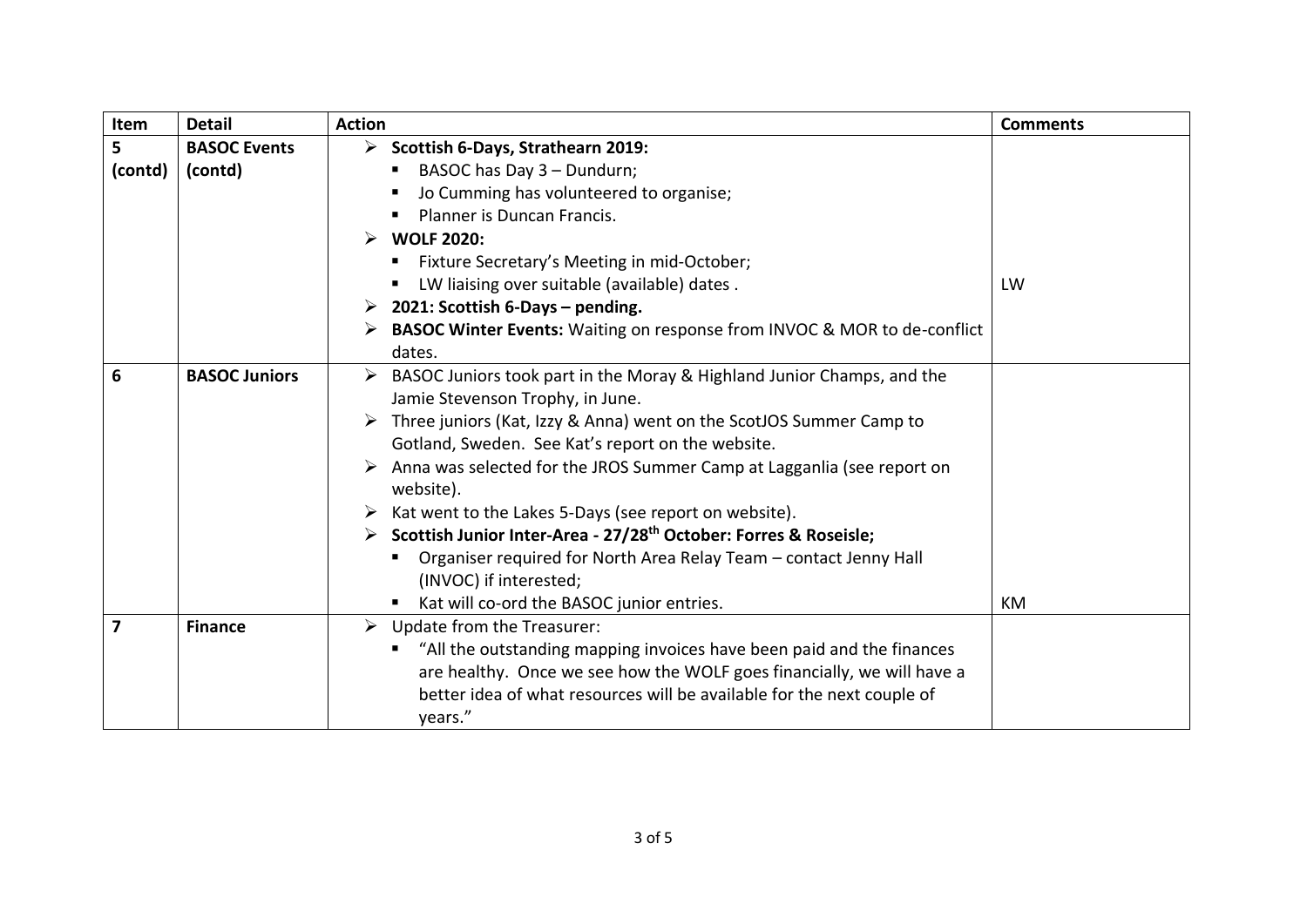| Item | <b>Detail</b>                          | <b>Action</b>                                                                                                                                                                                                                                                                                                                                                                                                                                                                                                                                                                                                           | <b>Comments</b> |
|------|----------------------------------------|-------------------------------------------------------------------------------------------------------------------------------------------------------------------------------------------------------------------------------------------------------------------------------------------------------------------------------------------------------------------------------------------------------------------------------------------------------------------------------------------------------------------------------------------------------------------------------------------------------------------------|-----------------|
| 8    | <b>GDPR</b>                            | $\triangleright$ The audit is on-going;<br>Audit of Dropbox access in progress.<br>BASOC have joined Volunteer Action Badenoch & Strathspey (VABS);<br>No changes to Membership Forms for 2019;<br>➤<br>JC to contact SOA for Welcome Packs for new members.                                                                                                                                                                                                                                                                                                                                                            | LW<br>JC        |
| 9    | <b>BASOC</b><br><b>Equipment Store</b> | Hilary Quick has offered space for the Club equipment store;<br>➤<br>LW has drawn up 'project' guidelines;<br>Volunteers to help with the Project can contact LW;<br>The Committee discussed options/preferences for the shed/store:<br>Min. 10'X8', or 10'X6';<br>$\circ$<br>Apex roof, shiplap construction;<br>$\circ$<br>Pressure-treated timber preferred (but not essential);<br>$\circ$<br>Metal roof, or re-clad as a later improvement;<br>$\circ$<br>Double-doors preferred (but not essential).<br>$\circ$<br>Requires hard base laying (concrete or hard-core).<br>$\circ$<br>Project to be completed asap. |                 |
| 10   | <b>AGM</b>                             | Sunday 2 <sup>nd</sup> December @ Newtonmore Village Hall.<br>➤<br>Planner for Club Champs is Lesley Gorman.<br>➤<br>The Committee will be looking for a new 'Chair' as LW will stand-down as<br>'Acting-Chair at the AGM.<br>All other Committee Members are happy to continue in their present roles.<br>➤<br>Suggestions for Committee nominations/volunteers please contact LW.<br>➤                                                                                                                                                                                                                                |                 |
| 11   | <b>AOB</b>                             | The Club will give a £50 contribution towards any Club Members competing in<br>➤<br>Home International Competitions (Gemma, Kat, Anna).<br>JC informed to the Committee that large unisex Club jackets will be arriving<br>soon.                                                                                                                                                                                                                                                                                                                                                                                        | PL (for info)   |